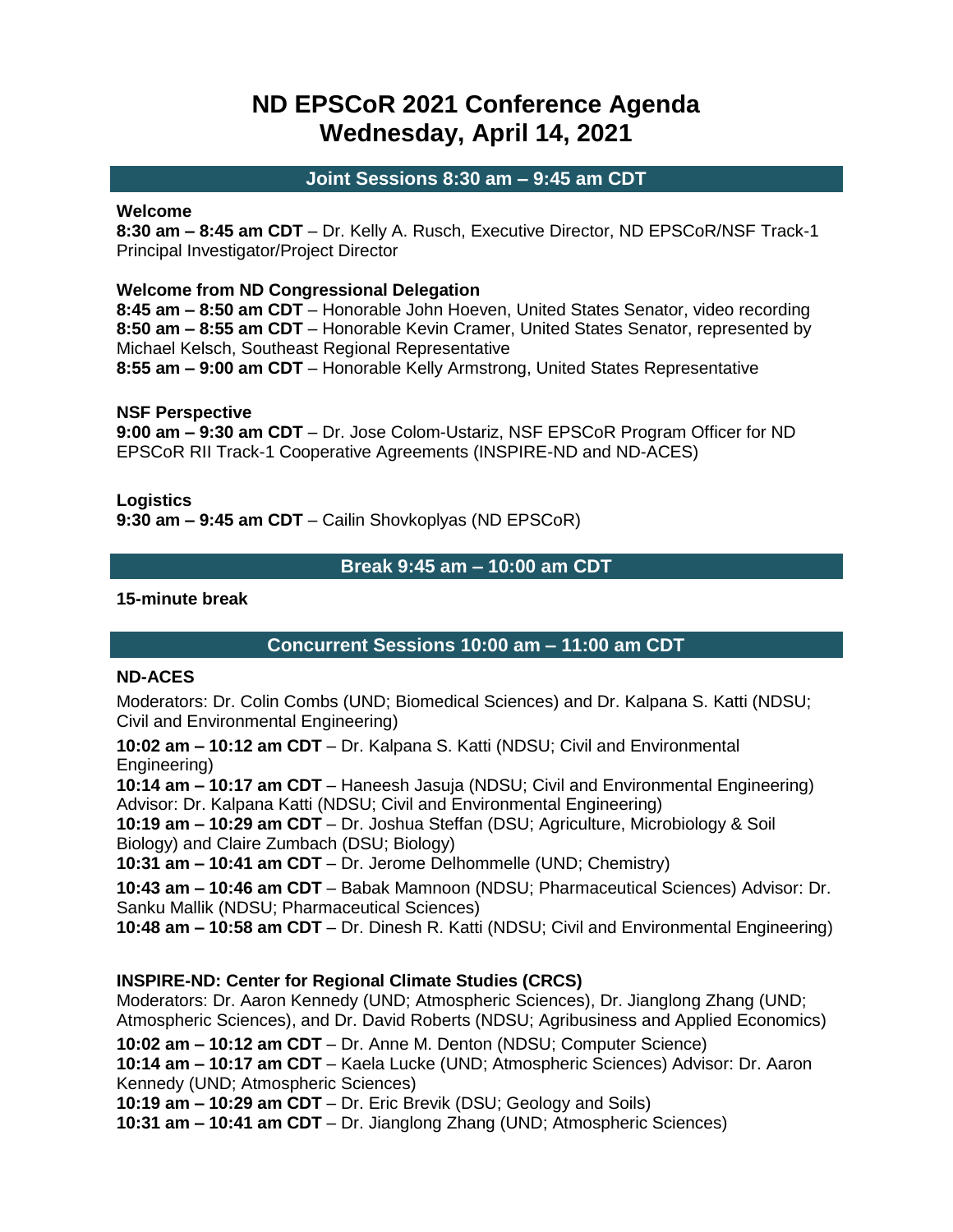**10:43 am – 10:46 am CDT** – Mohammed Hadi Bazrkar (NDSU; Civil and Environmental Engineering) Advisor: Dr. Xuefeng Chu (NDSU; Civil and Environmental Engineering) **10:48 am – 10:58 am CDT** – Dr. David Roberts (NDSU; Agribusiness and Applied Economics)

### **INSPIRE-ND: Center for Sustainable Materials Science (CSMS)**

Moderators: Dr. Dean C. Webster (NDSU; Coatings and Polymeric Materials) and Dr. Mukund P. Sibi (NDSU; Chemistry and Biochemistry) **10:02 am – 10:12 am CDT** – Dr. Chad Ulven (NDSU; Mechanical Engineering) **10:14 am – 10:17 am CDT** – Meade Erickson (NDSU; Coatings and Polymeric Materials) Advisor: Dr. Bakhityor Rasulev (NDSU; Coatings and Polymeric Materials) **10:19 am – 10:29 am CDT** – Dr. Khwaja Hossain (MaSU; Biology) **10:31 am – 10:41 am CDT** – Dr. Alena Kubatova (UND; Chemistry) **10:43 am – 10:46 am CDT** – Andrew Kalbach (NDSU; Chemistry and Biochemistry) Advisor: Dr. Alex Parent (NDSU; Chemistry and Biochemistry) **10:48 am – 10:58 am CDT** – Dr. Andriy Voronov (NDSU; Coatings and Polymeric Materials)

# **Break 11:00 am – 11:15 am CDT**

### **15-minute break**

**Concurrent Poster Session Live Q&As 11:15 am – 12:00 pm CDT**

### **ND-ACES**

**11:15 am – 12:00 pm CDT**

Moderator: Dr. Sanku Mallik (NDSU; Pharmaceutical Sciences)

# **INSPIRE-ND: CRCS**

**11:15 am – 12:00 pm CDT**

Moderator: Dr. Aaron Kennedy (UND; Atmospheric Sciences)

# **Other STEM Areas**

**11:15 am – 12:00 pm CDT**

Moderator: Dr. Scott Hanson (ND EPSCoR State Office)

# **Lunch Break 12:00 pm – 12:30 pm CDT**

**Lunch Break**

# **Joint Sessions 12:30 pm – 2:15 pm CDT**

#### **Keynote on Team Science**

Speaker: Dr. Pips Veazey, Principal Investigator/Project Director, Alaska EPSCoR **12:30 pm – 1:15 pm CDT**

# **STEM-based Indigenous Knowledge Panel**

Speakers: President Cynthia Lindquist (CCCC), President Twyla Baker (NHSC), President Donna Brown (TMCC), Dr. Mafany Ndiva-Mongoh (SBC), Mandy Guinn (UTTC) **1:15 pm – 2:15 pm CDT**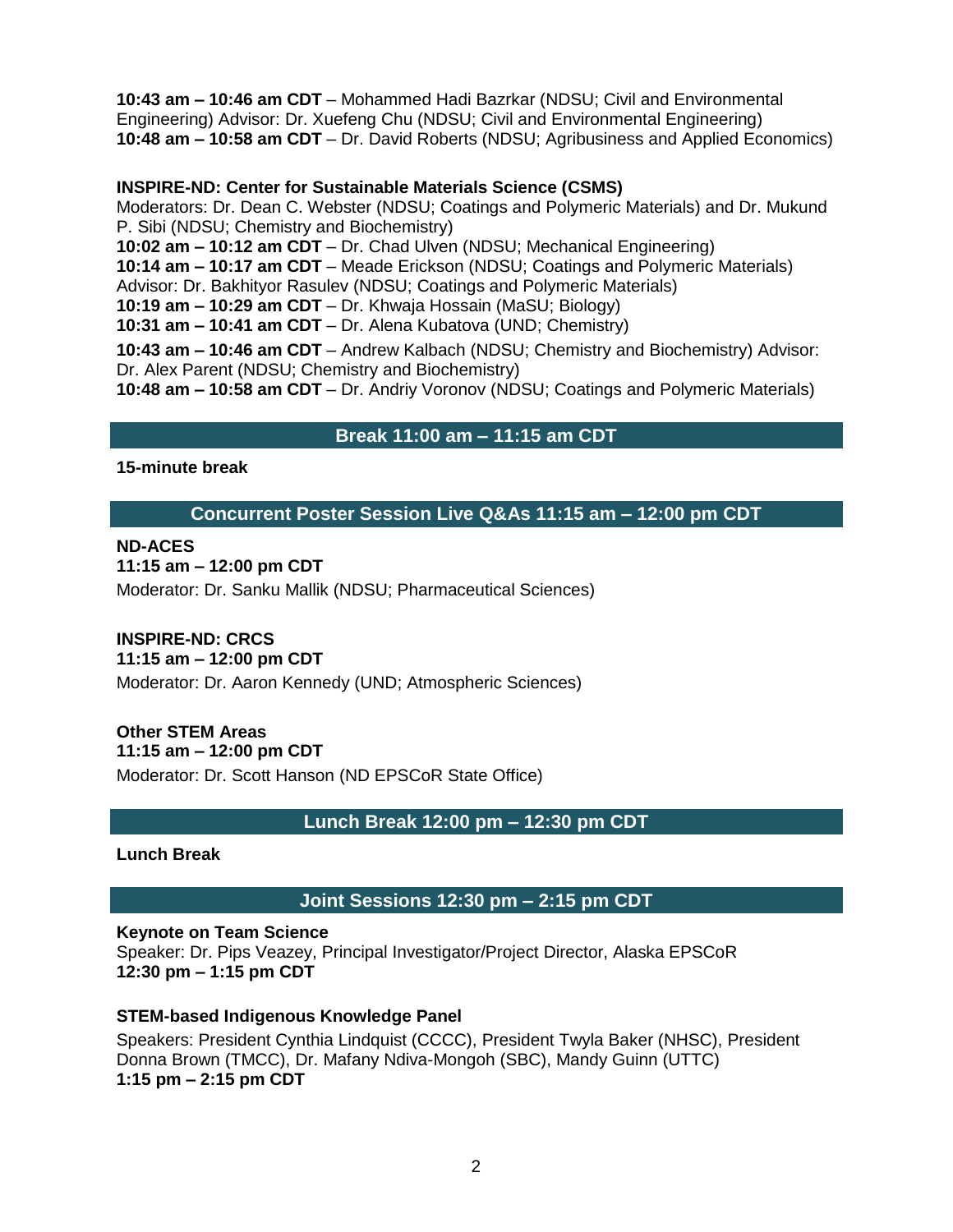### **Break 2:15 pm – 2:30 pm CDT**

#### **15-minute break**

#### **Concurrent Poster Session Live Q&As 2:30 pm – 3:15 pm CDT**

#### **ND-ACES**

Moderator: Dr. Julia Xiaojun Zhao (UND; Chemistry) **2:30 pm – 3:15 pm CDT**

#### **INSPIRE-ND: CSMS**

Moderator: Dr. Mukund P. Sibi (NDSU; Chemistry and Biochemistry) **2:30 pm – 3:15 pm CDT**

#### **Other STEM Areas**

Moderator: Shireen Alemadi (ND EPSCoR State Office) **2:30 pm – 3:15 pm CDT**

# **Break 3:15 pm – 3:30 pm CDT**

### **15-minute break**

### **Concurrent Sessions 3:30 pm – 4:30 pm CDT**

### **ND-ACES**

Moderator: Dr. Sarah Sletten (UND; Biomedical Sciences)

**3:32 pm – 3:42 pm CDT** – Dr. Rachel Navarro (UND; Counseling Psychology, Associate Dean for Research and Faculty Development College of Education & Human Development) **3:44 pm – 3:47 pm CDT** – Sharad Jaswandkar (NDSU; Civil and Environmental Engineering) Advisor: Dr. Dinesh R. Katti (NDSU; Civil and Environmental Engineering) **3:49 pm – 3:59 pm CDT** – Dr. Archana Dhasarathy (UND; Biomedical Sciences) **4:01 pm – 4:04 pm CDT** – Sarah Reagen (UND; Chemistry) Advisor: Dr. Julia Xiaojun Zhao (UND; Chemistry) **4:06 pm – 4:16 pm CDT** – Dr. Van Doze (UND; Biomedical Sciences) **4:18 pm – 4:28 pm CDT** – Dr. Zoltan P. Majdik (NDSU; Communication)

#### **ABCs of Patents and Commercialization Roundtable**

Moderator: Dr. John Mihelich, Interim Vice President for Research and Economic Development, ND EPSCoR/NSF Track-1 Co-Principal Investigator/Associate Project Director (UND) **3:32 pm – 3:37 pm CDT** – Holly Gabriel, Business, Government Documents, & Patents

Librarian (UND)

**3:39 pm – 3:44 pm CDT** – Dr. Jolynne Tschetter, Executive Director, Industry Engagement & Intellectual Property (NDSU)

**3:46 pm – 3:51 pm CDT** – Dr. Amy Whitney, Director, Center for Innovation (UND)

**3:53 pm – 3:58 pm CDT** – Dr. Brian Kalk, Executive Director, Research and Technology Park (NDSU)

**4:00 pm – 4:30 pm CDT** – Dialogue with audience